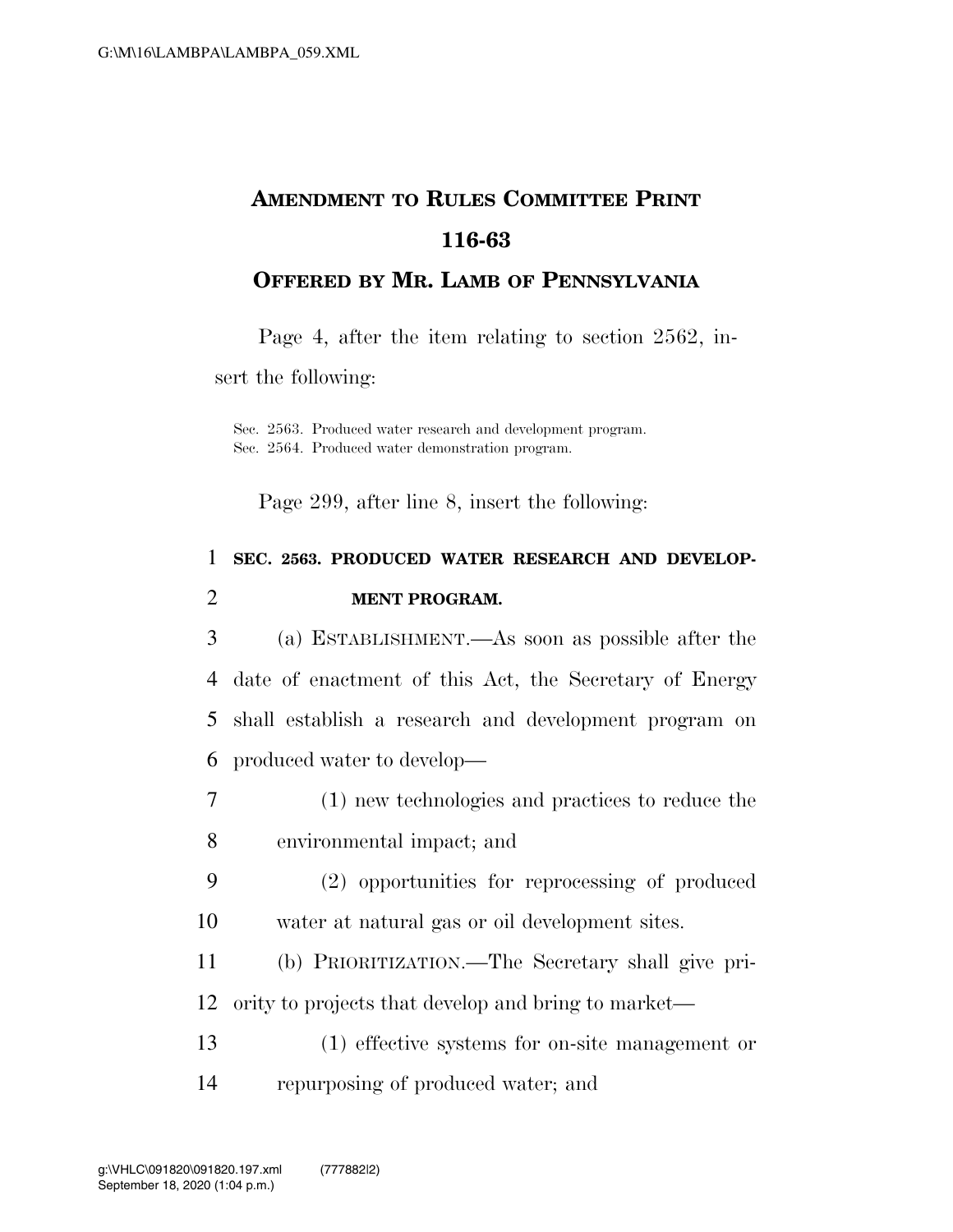(2) new technologies or approaches to reduce 2 the environmental impact of produced water on local water sources and the environment.

 (c) CONDUCT OF PROGRAM.—In carrying out the program described in subsection (a), the Secretary shall carry out science-based research and development activi-ties to pursue—

 (1) improved efficiency, technologies, and tech-niques for produced water recycling stations; and

 (2) B. alternative approaches to treating, reusing, storing, or decontaminating produced water. (d) AUTHORIZATION OF APPROPRIATIONS.—There are authorized to be appropriated for purposes of this sec- tion \$10,000,000 for each of fiscal years 2020 through 2025.

#### **SEC. 2564. PRODUCED WATER DEMONSTRATION PROGRAM.**

 (a) ESTABLISHMENT.—The Secretary of Energy shall establish a demonstration program for on-site treat-ment of produced water.

 (b) REQUIREMENTS.—In developing the demonstra- tion program under this section, the Secretary shall con- sult with the heads of other relevant Federal departments and agencies, including the Department of the Interior and the Environmental Protection Agency.